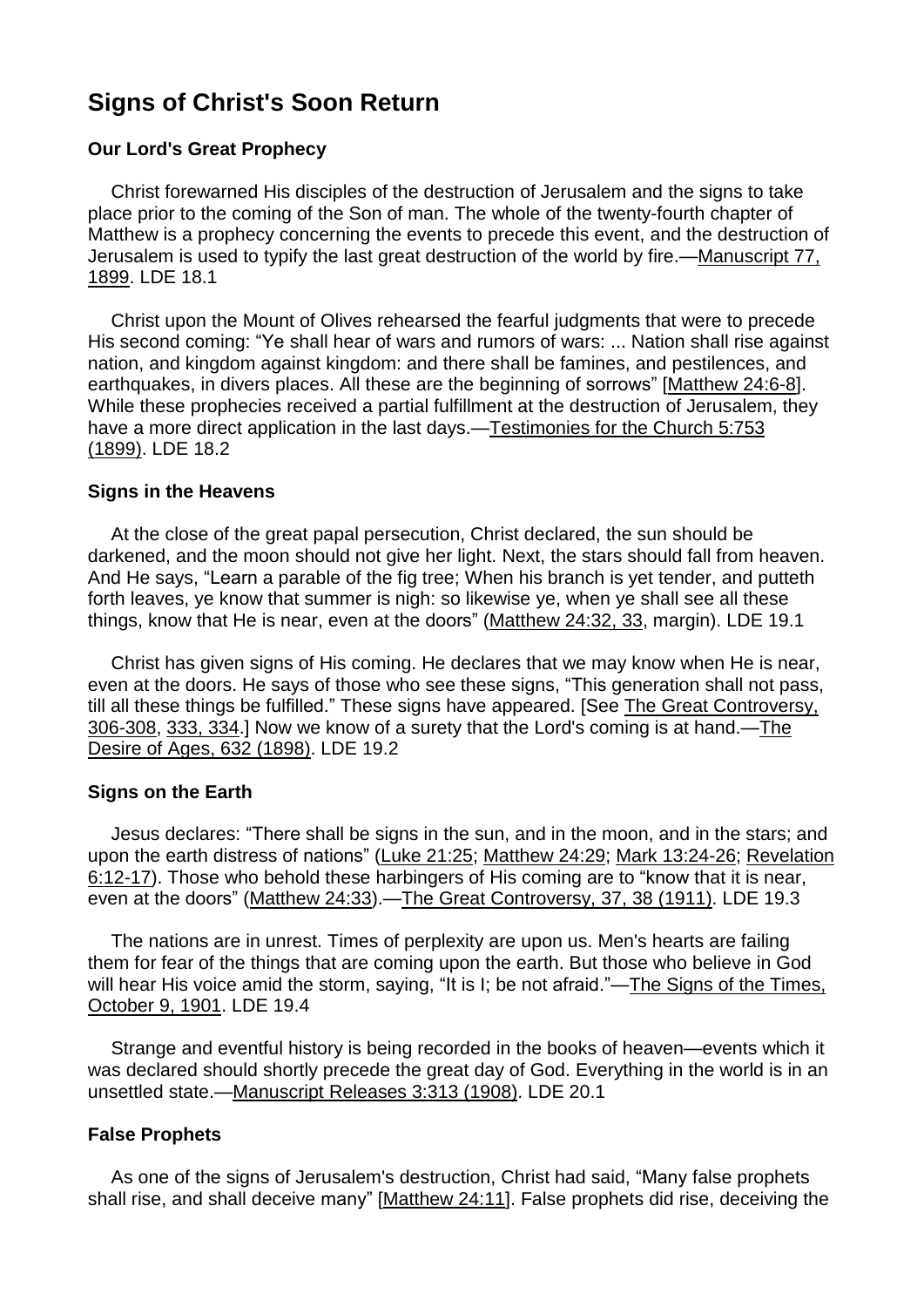people and leading great numbers into the desert. Magicians and sorcerers, claiming miraculous power, drew the people after them into the mountain solitudes. But this prophecy was spoken also for the last days. This sign is given as a sign of the second advent.—The Desire of Ages, 631 [\(1898\).](https://m.egwwritings.org/en/book/130.3100#3100) LDE 20.2

We shall encounter false claims, false prophets will arise, there will be false dreams and false visions, but preach the Word; be not drawn away from the voice of God in His Word.—Selected [Messages](https://m.egwwritings.org/en/book/99.259#259) 2:49 (1894). LDE 20.3

I have been shown many who will claim to be especially taught of God, and will attempt to lead others, and from mistaken ideas of duty they will undertake a work that God has never laid upon them. Confusion will be the result. Let everyone seek God most earnestly for himself that he may individually understand His will.—Selected [Messages](https://m.egwwritings.org/en/book/99.402#402) 2:72 [\(1893\).](https://m.egwwritings.org/en/book/99.402#402) LDE 20.4

### **An Experience With a False Prophet**

Last night a young man, a stranger to us all, but professing to be a brother from Victoria [Australia], called upon us and asked to see Sister White. It was evening and I declined seeing him. We invited him to remain with us during the night, however, and to take breakfast. After our usual morning worship, as we were about to go to our various employments, this young man arose and with a commanding gesture requested us to sit down. He said, "Have you any hymnbooks? We will sing a hymn, then I have a message to give you." I said, "If you have a message, give it without delay, for we are very much pressed to get off the American mail and have no time to lose." He then began to read something he had written, which stated among other things that the judgment has now begun upon the living.... LDE 21.1

I listened as he went on and finally said, "My brother, you are not exactly in your right mind. State plainly how your message concerns us. Please let us know at once. Your mind is overstrained, you misapprehend your work. Much that you have said is in accordance with the Bible, and we believe every word of that. But you are overexcited. Please state what you have for us." LDE 21.2

Well, he said that we must pack up and move at once to Battle Creek. I asked his reasons, and he responded, "To give this message that the judgment has begun upon the living." I answered him, "The work which the Lord has given us to do is not yet finished. When our work here is completed we are sure the Lord will let us know that it is time for us to move to Battle Creek, instead of teaching you our duty".... I left him for Brother Starr to talk with further while I resumed my writing. LDE 21.3

He told Brother Starr that when Sister White spoke to him so kindly, and yet with such authority, he began to see that he had made a mistake, that the impressions which had moved him so strongly were not consistent or reasonable. Although our family is large, consisting of ten members, besides three visitors, we decided to have this young man stay with us for a time. We dare not have him go with people who will treat him harshly and condemn him, neither do we want him to repeat his "revelations." We will have him remain for a little time where we can associate with him and if possible lead him in safe, sure paths.[—Letter](https://m.egwwritings.org/en/book/14059.6785001#6785001) 66, 1894. LDE 22.1

#### **Gluttony and Intemperance**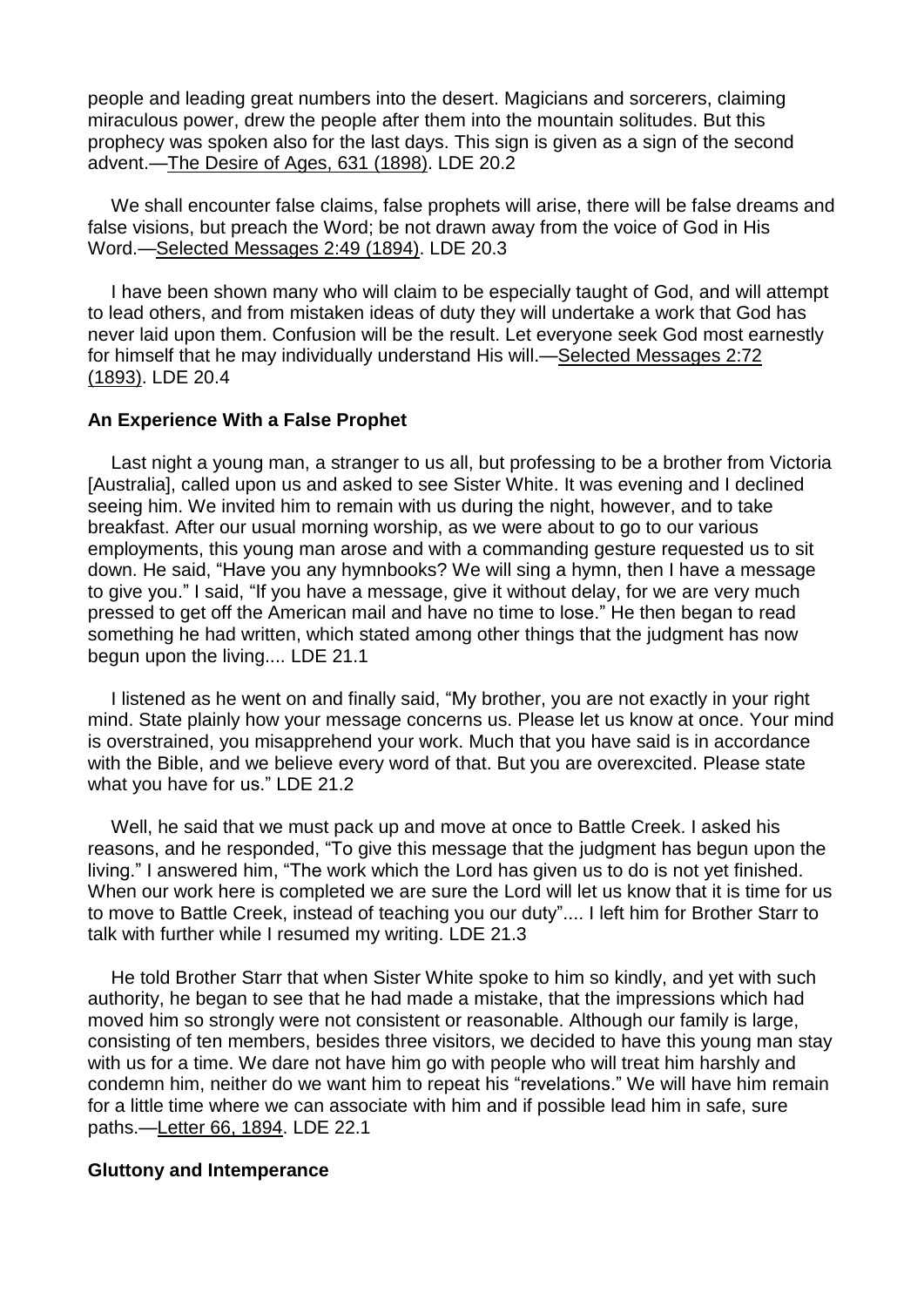Gluttony and intemperance lie at the foundation of the great moral depravity in our world. Satan is aware of this and he is constantly tempting men and women to indulge the taste at the expense of health and even life itself. Eating, drinking, and dressing are made the aim of life with the world. Just such a state of things existed before the Flood. And this state of dissipation is one of the marked evidences of the soon close of this earth's history.[—Letter](https://m.egwwritings.org/en/book/14052.3344001#3344001) 34, 1875. LDE 22.2

The picture which Inspiration has given of the antediluvian world represents too truly the condition to which modern society is fast hastening.[—Patriarchs](https://m.egwwritings.org/en/book/84.389#389) and Prophets, 102 [\(1890\).](https://m.egwwritings.org/en/book/84.389#389) LDE 22.3

We know that the Lord is coming very soon. The world is fast becoming as it was in the days of Noah. It is given over to selfish indulgence. Eating and drinking are carried to excess. Men are drinking the poisonous liquor that makes them mad.[—Letter](https://m.egwwritings.org/en/book/14072.9365001#9365001) 308, [1907.](https://m.egwwritings.org/en/book/14072.9365001#9365001) LDE 23.1

#### **Deeds of Violence**

In the days of Noah the overwhelming majority was opposed to the truth, and enamored with a tissue of falsehoods. The land was filled with violence. War, crime, murder, was the order of the day. Just so will it be before Christ's second coming.—The [S.D.A.](https://m.egwwritings.org/en/book/90.115#115) Bible [Commentary](https://m.egwwritings.org/en/book/90.115#115) 1:1090 (1891). LDE 23.2

The labor unions are quickly stirred to violence if their demands are not complied with. Plainer and plainer is it becoming that the inhabitants of the world are not in harmony with God. No scientific theory can explain the steady march of evil workers under the generalship of Satan. In every mob wicked angels are at work, rousing men to commit deeds of violence.... LDE 23.3

The perversity and cruelty of men will reach such a height that God will reveal Himself in His majesty. Very soon the wickedness of the world will have reached its limit and, as in the days of Noah, God will pour out His judgments.—The [Upward](https://m.egwwritings.org/en/book/147.2574#2574) Look, 334 (1903). LDE 23.4

The terrible reports we hear of murders and robberies, of railway accidents and deeds of violence, tell the story that the end of all things is at hand. Now, just now, we need to be preparing for the Lord's second coming.[—Letter](https://m.egwwritings.org/en/book/14072.9365001#9365001) 308, 1907. LDE 23.5

#### **Wars and Disasters**

The tempest is coming and we must get ready for its fury by having repentance toward God and faith toward our Lord Jesus Christ. The Lord will arise to shake terribly the earth. We shall see troubles on all sides. Thousands of ships will be hurled into the depths of the sea. Navies will go down, and human lives will be sacrificed by millions. Fires will break out unexpectedly and no human effort will be able to quench them. The palaces of earth will be swept away in the fury of the flames. Disasters by rail will become more and more frequent. Confusion, collision, and death without a moment's warning will occur on the great lines of travel. The end is near, probation is closing. Oh, let us seek God while He may be found, call upon Him while He is near![—Messages](https://m.egwwritings.org/en/book/76.412#412) to Young People, 89, 90 [\(1890\).](https://m.egwwritings.org/en/book/76.412#412) LDE 24.1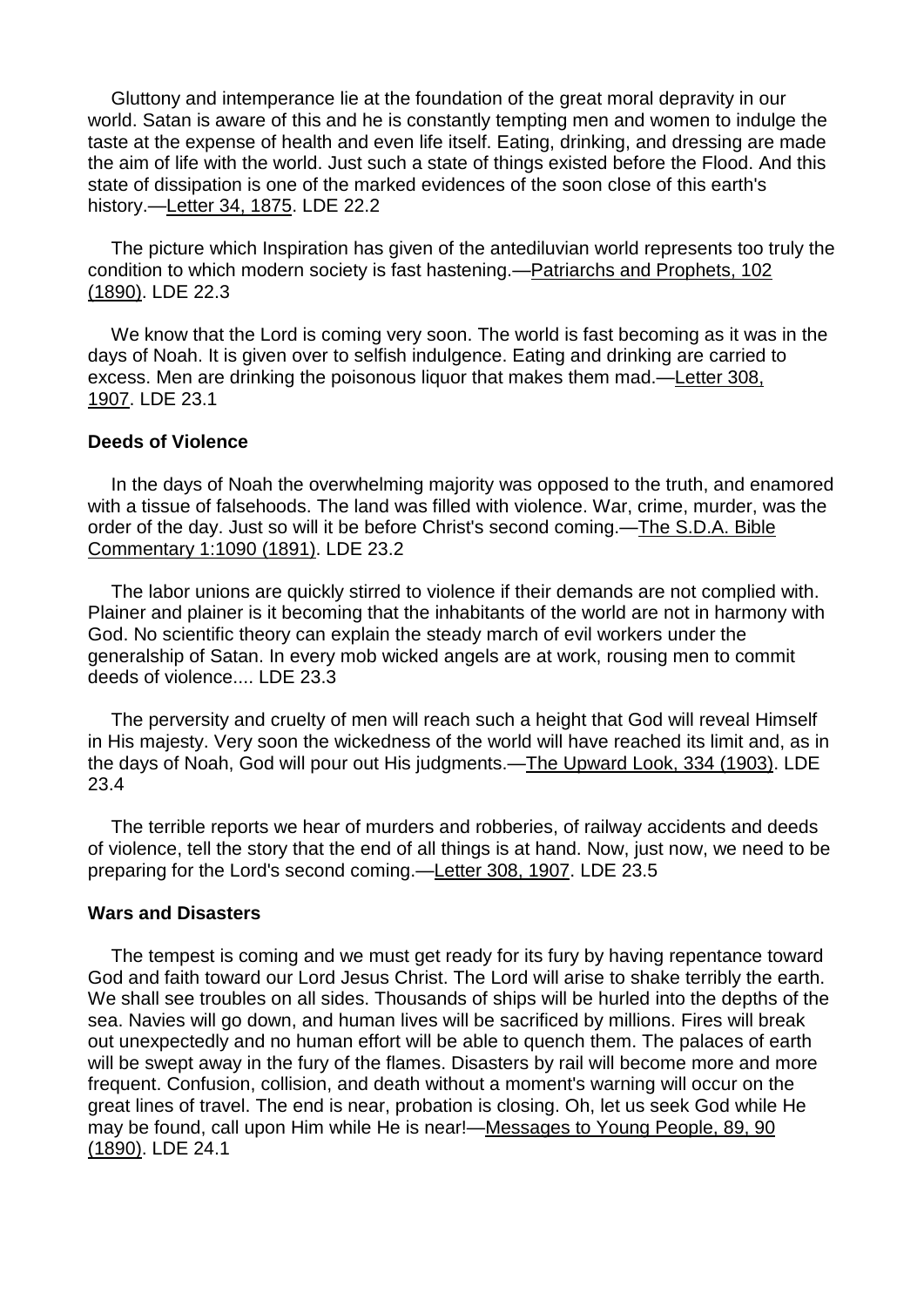In the last scenes of this earth's history war will rage. There will be pestilence, plague and famine. The waters of the deep will overflow their boundaries. Property and life will be destroyed by fire and flood. We should be preparing for the mansions that Christ has gone to prepare for them that love Him.[—Maranatha,](https://m.egwwritings.org/en/book/74.1246#1246) 174 (1897). LDE 24.2

#### **Great Balls of Fire**

Last Friday morning, just before I awoke, a very impressive scene was presented before me. I seemed to awake from sleep but was not in my home. From the windows I could behold a terrible conflagration. Great balls of fire were falling upon houses, and from these balls fiery arrows were flying in every direction. It was impossible to check the fires that were kindled, and many places were being destroyed. The terror of the people was indescribable. After a time I awoke and found myself at home.[—Evangelism,](https://m.egwwritings.org/en/book/30.123#123) 29 [\(1906\).](https://m.egwwritings.org/en/book/30.123#123) LDE 24.3

I saw an immense ball of fire fall among some beautiful mansions, causing their instant destruction. I heard someone say: "We knew that the judgments of God were coming upon the earth, but we did not know that they would come so soon." Others, with agonized voices, said: "You knew! Why then did you not tell us? We did not know."[—Testimonies](https://m.egwwritings.org/en/book/115.142#142) for the [Church](https://m.egwwritings.org/en/book/115.142#142) 9:28 (1909). LDE 25.1

#### **Earthquakes and Floods**

The enemy has worked, and he is working still. He is come down in great power, and the Spirit of God is being withdrawn from the earth. God has withdrawn His hand. We have only to look at Johnstown [Pennsylvania]. He did not prevent the devil from wiping that whole city out of existence. [On May 31, 1889, an estimated 2,200 people lost their lives in the Johnstown flood when a dam broke after many days of heavy rains.] And these very things will increase until the close of this earth's history.[—Sermons](https://m.egwwritings.org/en/book/427.506#506) and Talks 1:109 [\(1889\).](https://m.egwwritings.org/en/book/427.506#506) LDE 25.2

The earth's crust will be rent by the outbursts of the elements concealed in the bowels of the earth. These elements, once broken loose, will sweep away the treasures of those who for years have been adding to their wealth by securing large possessions at starvation prices from those in their employ. And the religious world, too, is to be terribly shaken, for the end of all things is at hand.[—Manuscript](https://m.egwwritings.org/en/book/69.1129#1129) Releases 3:208 (1891). LDE 25.3

The time is now come when one moment we may be on solid earth, the next the earth may be heaving beneath our feet. Earthquakes will take place when least expected.— [Testimonies](https://m.egwwritings.org/en/book/123.2332#2332) to Ministers and Gospel Workers, 421 (1896). LDE 26.1

In fires, in floods, in earthquakes, in the fury of the great deep, in calamities by sea and by land, the warning is given that God's Spirit will not always strive with men.[—Manuscript](https://m.egwwritings.org/en/book/69.1708#1708) [Releases](https://m.egwwritings.org/en/book/69.1708#1708) 3:315 (1897). LDE 26.2

Before the Son of man appears in the clouds of heaven everything in nature will be convulsed. Lightning from heaven uniting with the fire in the earth will cause the mountains to burn like a furnace and pour out their floods of lava over villages and cities. Molten masses of rock thrown into the water by the upheaval of things hidden in the earth will cause the water to boil and send forth rocks and earth. There will be mighty earthquakes and great destruction of human life.—The S.D.A. Bible [Commentary](https://m.egwwritings.org/en/book/96.618#618) 7:946 (1907). LDE 26.3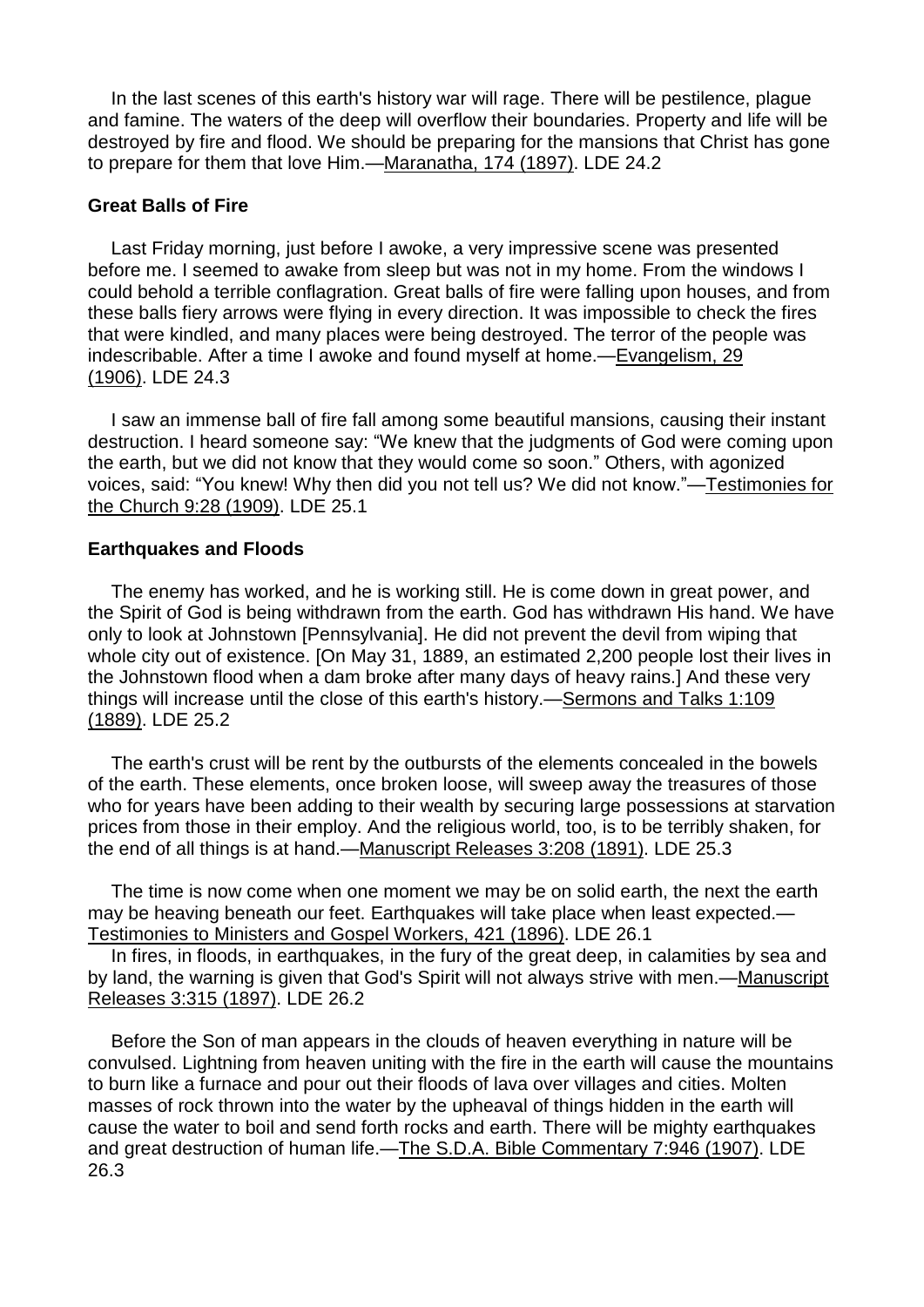### **Crime, Famines, Pestilence**

Satan is working in the atmosphere; he is poisoning the atmosphere, and here we are dependent upon God for our lives—our present and eternal lives. And being in the position that we are, we need to be wide awake, wholly devoted, wholly converted, wholly consecrated to God. But we seem to sit as though we were paralyzed. God of heaven, wake us up!—Selected [Messages](https://m.egwwritings.org/en/book/99.280#280) 2:52 (1890). LDE 26.4

God has not restrained the powers of darkness from carrying forward their deadly work of vitiating the air, one of the sources of life and nutrition, with a deadly miasma. Not only is vegetable life affected but man suffers from pestilence.... These things are the result of drops from the vials of God's wrath [God takes responsibility for that which he allows or does not prevent. See [Exodus](https://m.egwwritings.org/en/book/1965.3438#3438) 7:3; [8:32;](https://m.egwwritings.org/en/book/1965.3547#3547) 1 [Chronicles](https://m.egwwritings.org/en/book/1965.21690#21690) 10:4, 13, 14.] being sprinkled on the earth, and are but faint representations of what will be in the near future.[—Selected](https://m.egwwritings.org/en/book/100.2349#2349) [Messages](https://m.egwwritings.org/en/book/100.2349#2349) 3:391 (1891). LDE 27.1

Famines will increase. Pestilences will sweep away thousands. Dangers are all around us from the powers without and satanic workings within, but the restraining power of God is now being exercised.[—Manuscript](https://m.egwwritings.org/en/book/60.2016#2016) Releases 19:382 (1897). LDE 27.2

I have been shown that the Spirit of the Lord is being withdrawn from the earth. God's keeping power will soon be refused to all who continue to disregard His commandments. The reports of fraudulent transactions, murders, and crimes of every kind are coming to us daily. Iniquity is becoming so common a thing that it no longer shocks the senses as it once did.[—Letter](https://m.egwwritings.org/en/book/14072.10674001#10674001) 258, 1907. LDE 27.3

#### **God's Purpose in Calamities**

What mean the awful calamities by sea—vessels hurled into eternity without a moment's warning? What mean the accidents by land—fire consuming the riches that men have hoarded, much of which has been accumulated by oppression of the poor? The Lord will not interfere to protect the property of those who transgress His law, break His covenant, and trample upon His Sabbath, accepting in its place a spurious rest day. LDE 27.4

The plagues of God are already falling upon the earth, sweeping away the most costly structures as if by a breath of fire from heaven. Will not these judgments bring professing Christians to their senses? God permits them to come that the world may take heed, that sinners may be afraid and tremble before Him.[—Manuscript](https://m.egwwritings.org/en/book/69.1686#1686) Releases 3:311 (1902). LDE 28.1

God has a purpose in permitting these calamities to occur. They are one of His means of calling men and women to their senses. By unusual workings through nature God will express to doubting human agencies that which He clearly reveals in His Word.— [Manuscript](https://m.egwwritings.org/en/book/60.1468#1468) Releases 19:279 (1902). LDE 28.2

How frequently we hear of earthquakes and tornadoes, of destruction by fire and flood, with great loss of life and property! Apparently these calamities are capricious outbreaks of disorganized, unregulated forces of nature, wholly beyond the control of man, but in them all God's purpose may be read. They are among the agencies by which He seeks to arouse men and women to a sense of their danger.[—Prophets](https://m.egwwritings.org/en/book/88.1229#1229) and Kings, 277 (c. 1914). LDE 28.3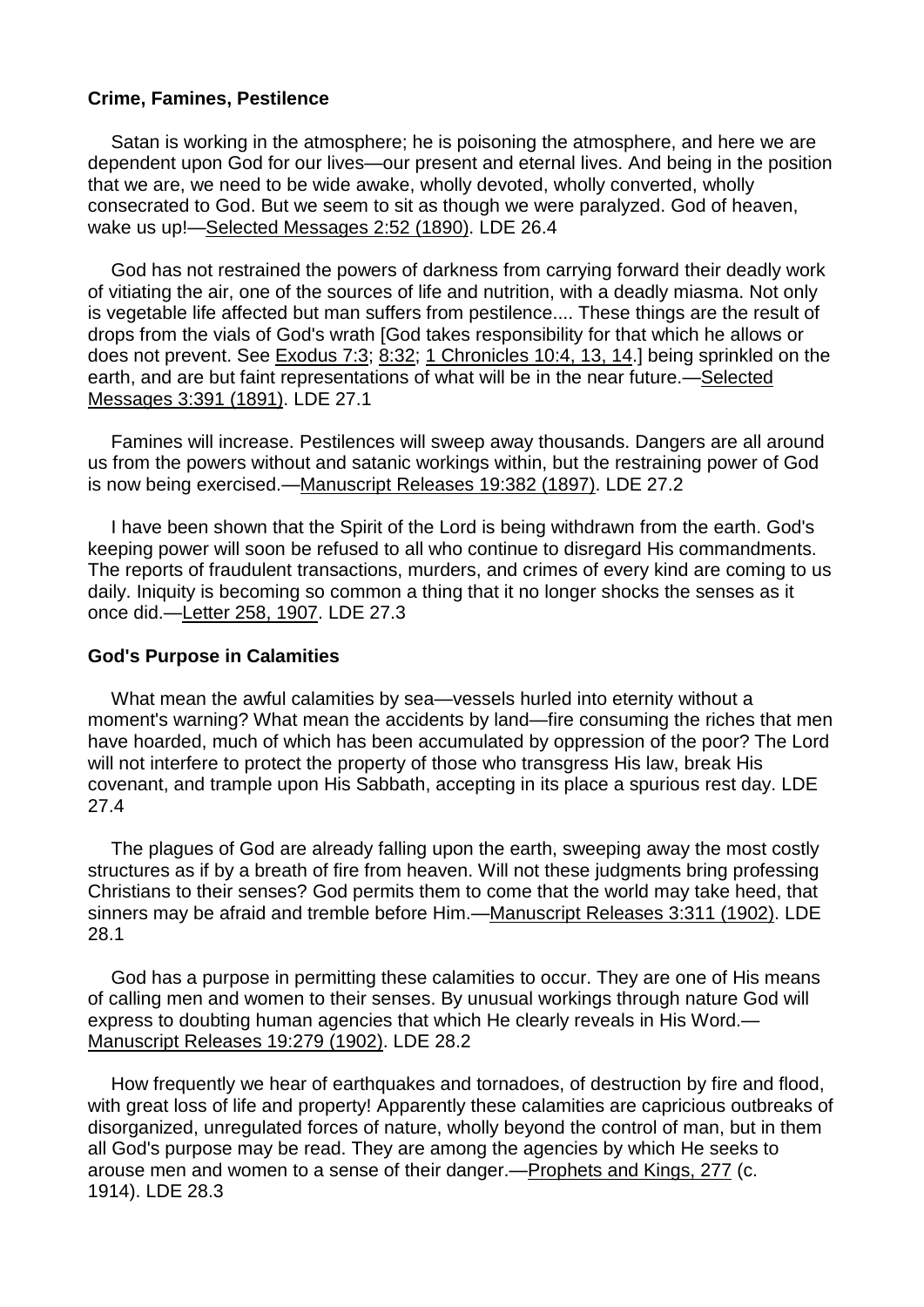#### **Coming Events Are in the Hands of the Lord**

The world is not without a ruler. The program of coming events is in the hands of the Lord. The Majesty of heaven has the destiny of nations as well as the concerns of His church in His own charge.[—Testimonies](https://m.egwwritings.org/en/book/113.3650#3650) for the Church 5:753 (1889). LDE 29.1

These symbolical representations [the fiery serpents in the wilderness] serve a double purpose. From them God's people learn not only that the physical forces of the earth are under the control of the Creator, but also that under His control are the religious movements of the nations. Especially is this true with reference to the enforcement of Sunday observance.[—Manuscript](https://m.egwwritings.org/en/book/60.1476#1476) Releases 19:281 (1902). LDE 29.2

In the great closing work we shall meet with perplexities that we know not how to deal with, but let us not forget that the three great Powers of heaven are working, that a divine hand is on the wheel, and that God will bring His purposes to pass.[—Evangelism,](https://m.egwwritings.org/en/book/30.332#332) 65 [\(1902\).](https://m.egwwritings.org/en/book/30.332#332) LDE 29.3

As the wheel-like complications were under the guidance of the hand beneath the wings of the cherubim, so the complicated play of human events is under divine control. Amidst the strife and tumult of nations, He that sitteth above the cherubim still guides the affairs of the earth. [See [Ezekiel](https://m.egwwritings.org/en/book/1965.41768#41768) 1:4, 26; [10:8;](https://m.egwwritings.org/en/book/1965.42123#42123) [Daniel](https://m.egwwritings.org/en/book/1965.44592#44592) 4:17, 25, 32.][—Education,](https://m.egwwritings.org/en/book/29.941#941) 178 (1903). LDE 29.4

In the annals of human history, the growth of nations, the rise and fall of empires, appear as if dependent on the will and prowess of man; the shaping of events seems, to a great degree, to be determined by his power, ambition, or caprice. But in the Word of God the curtain is drawn aside, and we behold, above, behind, and through all the play and counterplay of human interest and power and passions, the agencies of the All-merciful One, silently, patiently working out the counsels of His own will.[—Prophets](https://m.egwwritings.org/en/book/88.2215#2215) and Kings, [499,](https://m.egwwritings.org/en/book/88.2215#2215) 500 (c. 1914). LDE 29.5

#### **Heaven's Regard for Earth's Affairs**

In sparing the life of the first murderer, God presented before the whole universe a lesson bearing upon the great controversy.... It was His purpose, not merely to put down the rebellion, but to demonstrate to all the universe the nature of rebellion....The holy inhabitants of other worlds were watching with the deepest interest the events taking place on the earth.... LDE 30.1

God carries with Him the sympathy and approval of the whole universe as step by step His great plan advances to its complete fulfillment.[—Patriarchs](https://m.egwwritings.org/en/book/84.281#281) and Prophets, 78, 79 [\(1890\).](https://m.egwwritings.org/en/book/84.281#281) LDE 30.2

The act of Christ in dying for the salvation of man would not only make heaven accessible to men, but before all the universe it would justify God and His son in their dealing with the rebellion of Satan.[—Patriarchs](https://m.egwwritings.org/en/book/84.243#243) and Prophets, 68, 69 (1890). LDE 30.3

The whole universe is watching with inexpressible interest the closing scenes of the great controversy between good and evil.[—Prophets](https://m.egwwritings.org/en/book/88.637#637) and Kings, 148 (c. 1914). LDE 30.4